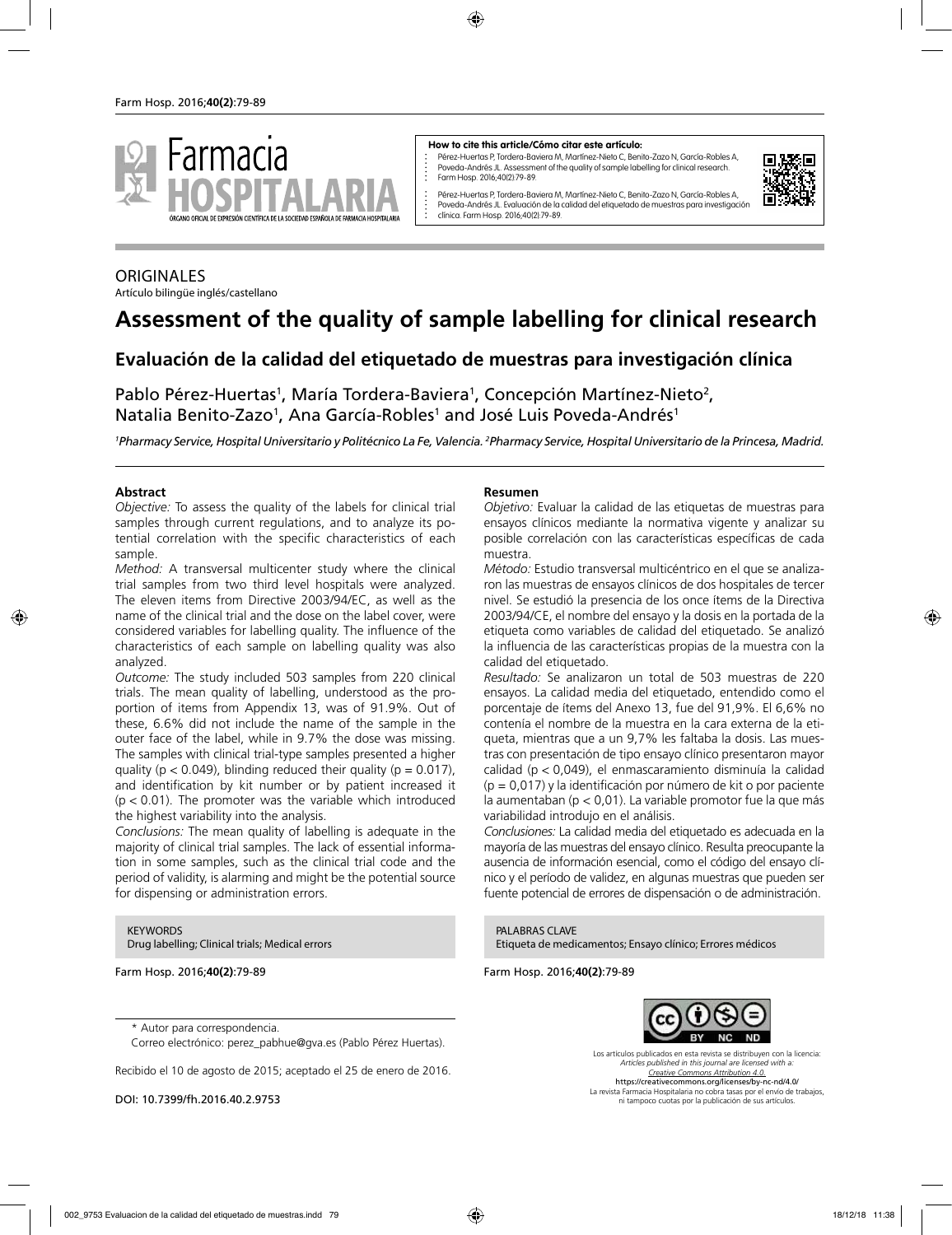#### **Contribution to Scientific Literature**

This article studies an uncommon but very significant aspect, such as the quality of labelling within clinical trials. There are no articles published in literature to show the quality and quantity of information available in the label, and its potential relationship with dispensing and administration errors. Therefore, this article represents the first publication about the quality of labelling in clinical research.

#### **Introduction**

Drugs within clinical trials are more complex to dispense and administrate than conventional drugs1. Besides, the consequences of an error are more dangerous and difficult to detect<sup>1</sup>. In this sense, an increasing number of samples require preparation previous to dispensing / administration in the Hospital Pharmacy, which increases the risk of error<sup>2</sup>. The adequate labelling of samples for clinical research is an essential aspect to prevent medication errors, either by patients or by healthcare professionals3,4,5. Therefore, labels must contain as much information as possible in a clear and concise way, and ensuring an easy search and transmission of information.

The difficulty for patients at the time of looking for information is added up to this higher complexity. Patients won't be able to access their usual means of communication, such as their GP or the community pharmacist. They can only find answers to their doubts if these are collected in the Information Sheet for Patients, or by contacting the Principal Investigator, or the Clinical Trial Unit at the Hospital Pharmacy where they collect their medication. Thus, the label of the clinical trial sample itself becomes their immediate source of information, and sometimes the only one available.

For a medication under clinical research to reach patients, approval must be requested to the regulatory agencies. Among all the information that the pharmaceutical company must send, there is a copy of the label that will be attached to the drug<sup>1</sup>. According to Appendix 13 of Directive 2003/94/EC, this label must include up to 11 items (Table 1) in order to meet this regulation. However, the directive also states that any of these items can be omitted, as long as this is adequately justified. This statement is an open door for manufacturers to reduce the information available in the labels, without failing to meet the regulation. An example of justification mentioned by the Directive is the management through a central electronic system of randomization (IVRS or IWRS). The IVRS/IWRS is an interactive voice answer system via telephone or on-line, used to control the telematic management of clinical trials, such as stock management or patient randomization.

One of the aspects which create a major barrier both for patients and for healthcare professionals is the blin-

ding of the study drugs<sup>1</sup>. In order to identify adequately the drug during dispensing, is it essential that the most important information, such as the medication name and dose, appear on the label cover, that is to say, in the most external face of the label. These two significant pieces of data can be omitted to a higher extent in blind samples, therefore increasing the likelihood of dispensing errors.

The primary objective of this study is to assess the quality of labelling for clinical trial samples, understood as the proportion of Appendix 13 items present on the sample label, and the proportion of samples with the number and dose on its outer labelling. Besides, we intended to analyze the impact of the characteristics of each sample on said quality. As secondary objectives, we intended to study the relationship between label quality and management through an IVRS/IWRS system, and the relationship between sample blinding and the presence of the name and dose of the sample on the label cover.

### **Methods**

A transversal multicenter study analyzing the quality of labelling for clinical research samples in the Clinical Trial Units of the *Hospital Universitario y Politécnico La Fe* and the *Hospital La Princesa* in Madrid. Data were collected since January,  $1<sup>st</sup>$  until January,  $31<sup>st</sup>$ , 2013, in both hospitals. The inclusion criteria were that the clinical trial they belonged to was still active, and that the sample was present in the unit during the time of the study (Figure 1).

The variables collected were classified into two groups: sample data and labelling quality data. Sample data included: name of the sample, clinical trial it belonged to, promoter, location at the clinical trial storage, type of presentation (clinical trial sample or re-labelled commercial sample), identification (through kit number, randomization number, patient name, or unidentified), blinding, and whether it was managed through a IVRS/IWRS system. In order to determine the quality of labelling, we measured the proportion of items in the Appendix 13 mentioned in Directive 2003/94/EC present at any place in the label (Table 1). Those items split into various different sections were also assessed separately.

On the other hand, the proportion of these items in the primary packaging of the sample was also studied; that is to say, the part of the packaging in direct contact with the medication (blisters, vials, etc.) This part of the study was required because, in some cases, dispensing to patients is conducted after splitting up a package, while preparation in the Pharmacy Unit is always conducted based on this primary packaging.

Besides, data were collected about the number of samples which contained the name of the sample and the dose in the most external face of the label. Given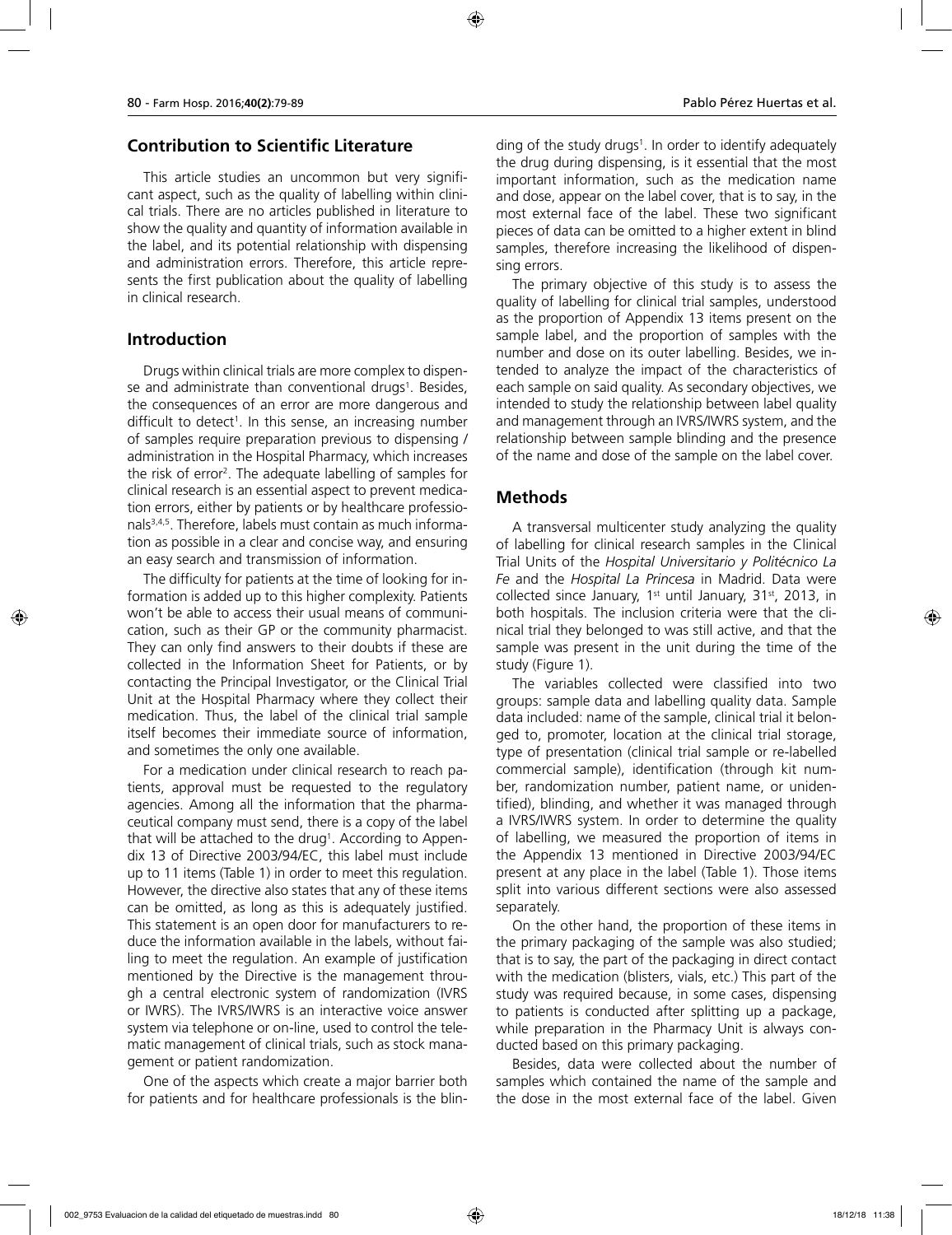#### **Table 1.** *Appendix 13 in Directive 2003/94/EC1*





**Figure 1.** *Diagram of sample selection for the study.*

that the majority of re-labelled commercial samples are not managed through IVRS/IWRS, it was decided to exclude them from the analysis of secondary objectives, in order to avoid data distortion.

Data collection from samples was conducted by two independent assessment centres. In case of discrepancy, the sample was re-assessed by a third centre. In case of discrepancy in the information about the same sample between both centres, this was also assessed by a third agent. There was an assessment of the quantity of discrepancies for similar samples between both hospitals, in order to measure the degree of subjectivity.

For data collections, a list with the samples recorded in the unit was taken out of the EnsayosPK® program in the case of *La Fe,* and from the official program of clinical trials in the case of *La Princesa*; and a Data Collection Sheet was created. All information was computerized in an Access® database. Statistical analysis was conducted using logistical regression models, with quality as dependent variable, and sample characteristics as independent variables. This analysis was conducted through version 3.1.2 of the R® program.

#### **Results**

In total, 503 samples were analyzed, 429 from the *Hospital La Fe* and 74 from the *Hospital de La Princesa*, from 220 clinical trials and 94 different promoters. Table 2 shows the characteristics of the samples studied. No statistically significant differences were found (p=0.378) regarding data collection by the two participating centres for similar samples.

The mean quality of labelling, understood as the proportion of Appendix 13 items, was 91.9%. Table 3 shows the proportions obtained by sections. Those a) and b) items which were not completely present on the label were assessed separately. This way, 6.2% of samples did not include the promoter's name, 10.9% of samples lacked the promoter's address, and 37.8% lacked their telephone number. Regarding samples with an incomplete item b), 0.2% lacked the pharmaceutical formulation, 0.8% lacked the way of administration, and 0.2% the number of units. From the 503 samples studied, 6.6% did not include the name of the sample on the outer face of the label, while 9.7% lacked the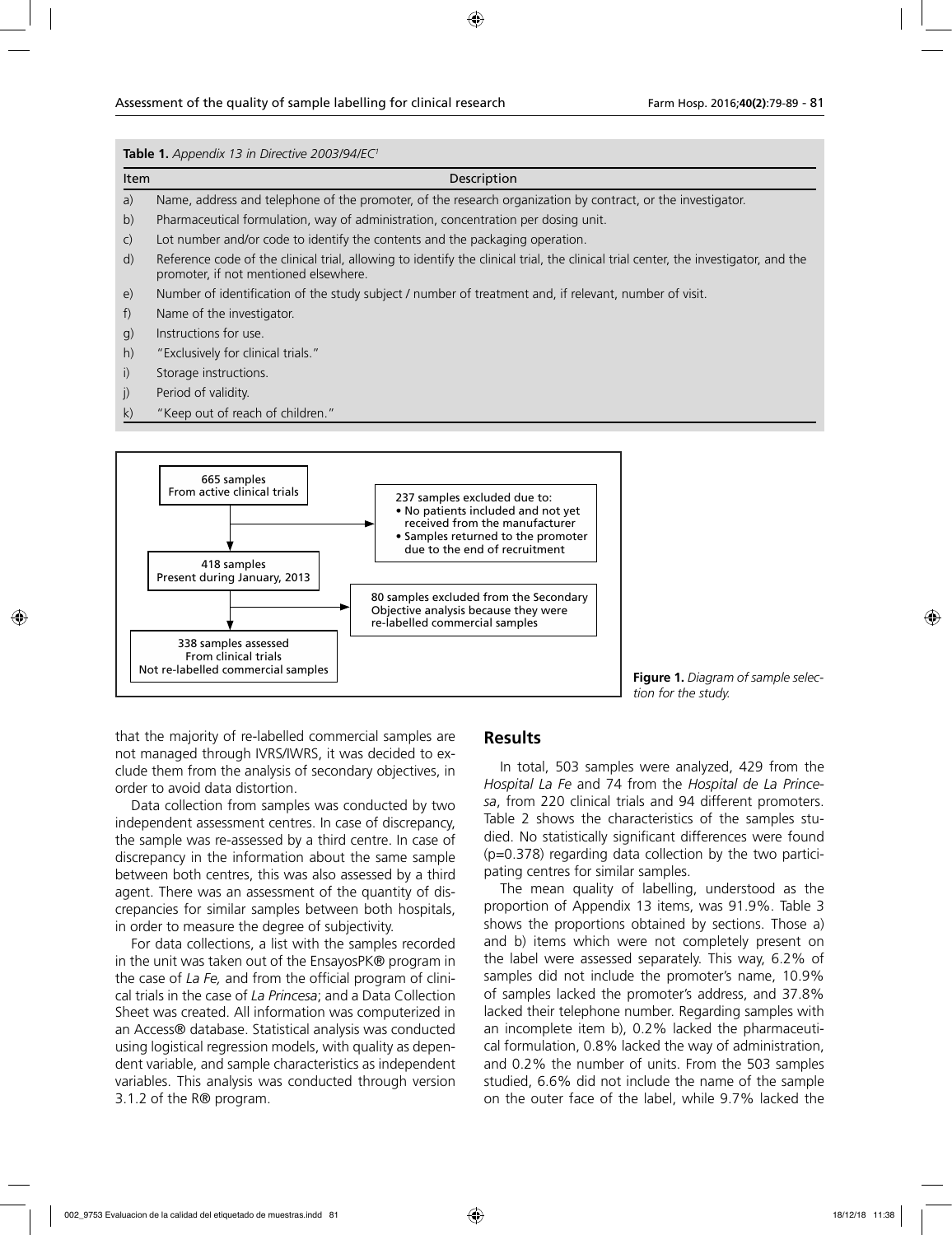dose. Besides, there were 5.8% of samples which did not include either the name of the sample or its dose.

Due to the limited number of cases for some variables studied, a variable called Quality Summary was created, represented by the mean proportion of presence of the 11 items in Appendix 13, in order to measure the influence of sample characteristics upon labelling quality. As can be observed in Table 4, the clinical trial-type presentation increases quality to a significant extent ( $p=$ 0.049), blinding reduces quality ( $p = 0.017$ ), and identification by kit number or by patient increases the quality of the label ( $p < 0.001$  and  $p = 0.003$ ). Besides, the influence of these characteristics of the sample on Appendix 13 items was studied on the samples with label during primary packaging (Table 5). In this case, only the clinical trial-type presentation increased the quality of labelling with statistical significance. On the other hand, the effect of the promoter on label quality was studied, and it was found that this is the factor contributing higher variability to quality.

A 69.6% of those samples with clinical trial presentation were managed through a IVRS/IWRS system. Statistical analysis through logistical regression points out that items b), f), i) and k) are more present when the sample is managed through this system, with statistical significance. On the other hand, it seems that the name and dose are less present on the outer part of the label on IVRS/ IWRS samples, though only with statistical significance for dose (Table 6). On the other hand, samples from blinded clinical trials include a lower proportion of information, name of sample and dose, on the label cover (Table 7).

#### **Discussion**

Medication errors have been widely studied during recent years, confirming their importance in number and clinical impact. However, errors associated with drugs in the experimental phase have not been assessed because, being more regulated and individualized, they occur in

| Table 2. Characteristics of the sample studied |  |  |
|------------------------------------------------|--|--|
|------------------------------------------------|--|--|

| Variable       | Categories                                                                             |
|----------------|----------------------------------------------------------------------------------------|
| Hospital       | La Fe: 85.29%<br>Princesa: 14.71%                                                      |
| Presentation   | Re-labelled commercial: 22 86%<br>Clinical trial: $77.14\%$                            |
| Identification | Kit: 47 12%<br>Randomization number: 1.39%<br>Patient: $0.99\%$<br>Unidentified: 50.5% |
| <b>Blinded</b> | No: 79.13%<br>Yes: 20.87%                                                              |
| <b>IVRS</b>    | No: 44.53%<br>Yes: 55.47%                                                              |

| <b>Table 3.</b> Quality of labelling by section of the |
|--------------------------------------------------------|
| Appendix 13 in Directive 2003/94/EC'                   |

| Variable                   | Value |  |
|----------------------------|-------|--|
| General labelling          |       |  |
| a)                         | 67%   |  |
| b)                         | 99%   |  |
| C)                         | 99.8% |  |
| d)                         | 92.6% |  |
| e)                         | 91.1% |  |
| f)                         | 84.1% |  |
| g)                         | 95.4% |  |
| h)                         | 97.8% |  |
| i)                         | 94.4% |  |
| j)                         | 99%   |  |
| k)                         | 90.7% |  |
| Primary packaging (if any) |       |  |
| a)                         | 79.9% |  |
| b)                         | 97.1% |  |
| $\mathsf{C}$               | 98.6% |  |
| d)                         | 90.7% |  |
| e)                         | 85.6% |  |

| <b>Table 4.</b> Label quality according to the sample |
|-------------------------------------------------------|
| characteristics                                       |

| Variable                               | Odds ratio | p-value |
|----------------------------------------|------------|---------|
| Clinical trial-type<br>presentation    | 1.40       | 0.049   |
| Management through<br><b>IVRS/IWRS</b> | 1.08       | 0.625   |
| Blinded sample                         | 0.69       | 0.017   |
| Identification                         |            |         |
| - By kit number                        | 2.97       | < 0.001 |
| - By randomization number              | 1.55       | 0.305   |
| - By patient                           | 5.28       | 0.003   |
|                                        |            |         |

**Table 5.** *Quality of the primary packaging label according to the sample characteristics*

| Variable                               | Odds ratio | p-value |
|----------------------------------------|------------|---------|
| Clinical trial-type<br>presentation    | 4.47       | 0.001   |
| Management through<br><b>IVRS/IWRS</b> | 0.90       | 0.812   |
| Blinded sample                         | 2.93       | 0.131   |
| Identification                         |            |         |
| - By kit number                        | 298        | 0.087   |
| - By randomization number              | 834099     | 0.992   |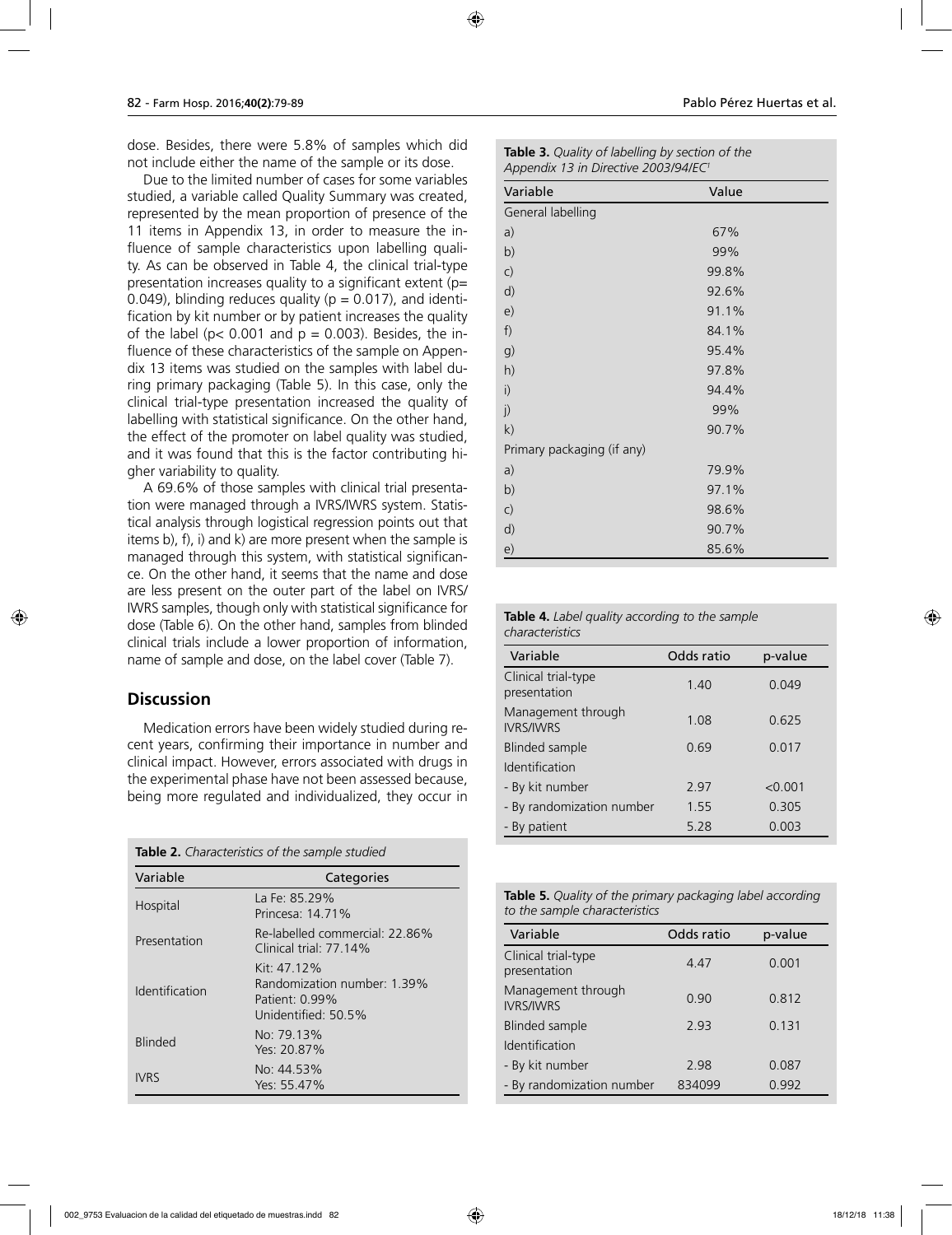a lower proportion. Those few studies published reveal that medication errors occur during clinical trials in not inconsiderable proportions<sup>5</sup>. There are even experiences where medication errors have determined the efficacy outcomes of the clinical trial<sup>7</sup> or errors which have caused deaths among the participants $^{\rm 8}.$ 

In a recent study, a Failure Mode and Effects Analysis (FMEA) was conducted in the area of clinical trials, and it was observed that the processes with the highest risk of error were dispensing and preparation of samples<sup>2</sup>. To prevent errors in the preparation of cytostatic samples for clinical trials, comprehensive automatic systems of traceability have been used from the Clinical Trial Unit and until administration9 .

The job of labelling analysis is an exclusive responsibility of regulatory agencies before the distribution of the experimental medications. We healthcare professionals have the duty to confirm that the regulations have been fulfilled, and to ensure that the label contains enough quantity and

| Table 6. Influence of management through IVRS/IWRS<br>on the quality of labelling |            |         |  |  |
|-----------------------------------------------------------------------------------|------------|---------|--|--|
| Variable                                                                          | Odds ratio | p-value |  |  |
| General labelling                                                                 |            |         |  |  |
| a)                                                                                | 1.23       | 0.386   |  |  |
| b)                                                                                | 21.26      | 0.041   |  |  |
| $\mathsf{C}$                                                                      | 6.89       | 0.239   |  |  |
| d)                                                                                | 0.41       | 0.168   |  |  |
| e)                                                                                | 1.82       | 0.243   |  |  |
| f)                                                                                | 2.86       | 0.002   |  |  |
| g)                                                                                | 1.95       | 0.279   |  |  |
| h)                                                                                | 2.29       | 0.681   |  |  |
| $\mathsf{i}$                                                                      | 4.76       | 0.029   |  |  |
| j)                                                                                | 0.57       | 0.615   |  |  |
| k)                                                                                | 2.53       | 0.007   |  |  |
| Primary packaging (if any)                                                        |            |         |  |  |
| a)                                                                                | 3.06       | 0.032   |  |  |
| b)                                                                                | 1.84       | 0.553   |  |  |
| $\mathsf{C}$                                                                      | 1.79       | 0.777   |  |  |
| d)                                                                                | 0.90       | 0.926   |  |  |
| e)                                                                                | 0.70       | 0.679   |  |  |
| Information on the label cover                                                    |            |         |  |  |
| Name of the sample                                                                | 0.64       | 0.326   |  |  |
| Dose of the sample                                                                | 0.38       | 0.021   |  |  |

quality of information to reduce to the minimum any errors in dispensing and administering these medications<sup>10,11</sup>. According to the British Royal Pharmaceutical Society12, Hospital Pharmacy Units must ensure that the research sample has enough quality before its initial dispensing. Therefore, it is the duty of all healthcare professionals involved in clinical trials to report to the regulating agencies any labelling with poor quality, even though it meets current regulations.

Though the mean quality of all samples studied has been high, with proportions over 90% in almost all variables, it is surprising to find that some samples lack the essential information for any medication. For example, 7.4% of samples did not include the clinical trial code, or included several different codes, thus causing confusion among the healthcare staff in charge of dispensing similar samples for different clinical trials. A 5.6% did not specify the conditions for drug storage, and therefore patients at home were not sure whether they should keep the medication in the fridge or at room temperature. Besides, 1% did not include something so basic and necessary to ensure the efficacy and safety of a drug as its expiry date. Even though the lack of these items occurred only in a minority of cases, it represents a major source of errors which might reach the patient.

Management through IVRS/IWRS is one of the exceptions based on which the pharmaceutical companies might be not required to provide all the information collected in Appendix 13; so we held the *a priori* hypothesis that these labels would have inferior quality. But on the contrary, these labels present a higher mean quality in statistical terms. However, a trend can be observed, which is not statistically significant, towards the lack of the most important items: clinical trial code and period of validity. There seems to be a clear negative relationship, which is statistically significant, between management through IVRS/IWRS and the quantity of information on the label cover. In another sense, we have demonstrated that the cover of labels for blinded samples presents lower quality. This fact can represent a higher likelihood of errors in dispensing; and therefore, measures should be implemented to avoid them, such as physically separating the blinded samples with different doses.

There are no similar articles published which evaluate the quality of labelling in clinical research samples. In a communication to a Congress by Rabuñal<sup>13</sup>, they studied the adaptation of the information in clinical trial samples to current regulations. In the 204 samples they studied, they obtained very similar proportions to ours for the 11 items included in Appendix 13.

**Table 7.** *Influence of blinding on the quality of labelling*

|                   | Not blinded | <b>Blinded</b> | Odds ratio | p-value       |
|-------------------|-------------|----------------|------------|---------------|
| Name on the cover | 97%         | 80%            | 0.12       | $<$ 0.001 $<$ |
| Dose on the cover | 93%         | 78%            | 0.25       | <0.001        |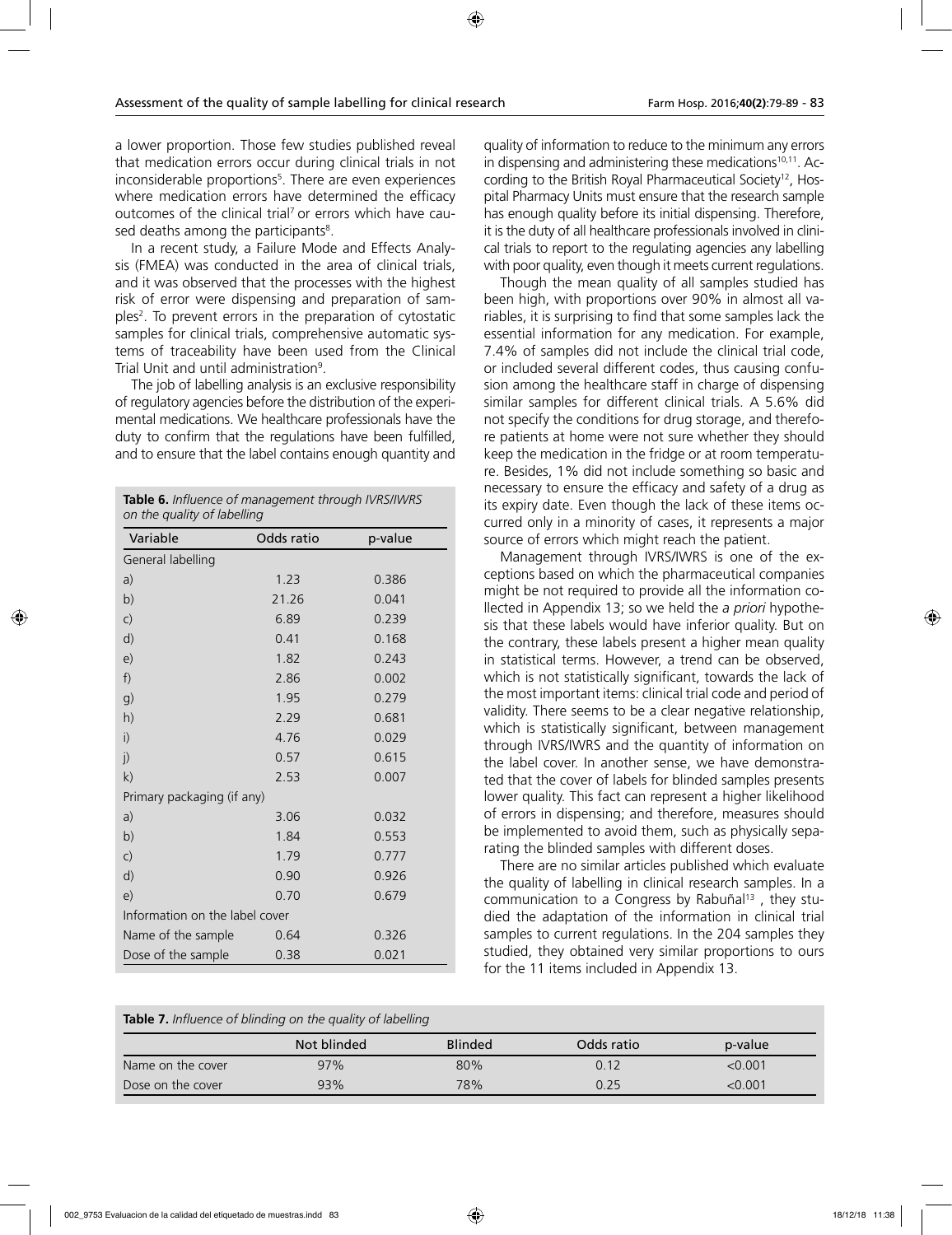In our study, we found that the promoter variable offered a great variability in the statistical analysis. However, the high number of different promoters made it very difficult to find significant differences among them; it would be necessary to increase the sample size in order to draw conclusions. Likewise, a wide multicenter study would be necessary in order to find significant differences in those trends that have been observed, but have shown no statistical significance.

Regarding the study limitations, regardless of the high number of samples studied, it was not possible to achieve enough statistical power to detect significant differences, due to the low number of events in each variable, and the high number of variables studied. On the other hand, even though a double independent assessment of samples was conducted, there is a degree of subjectivity which must be taken into account.

Summing up, the mean quality of labelling is adequate in the majority of clinical trial samples studied. However, there is an alarming lack of essential information, such as clinical trial code and validity period, which could be a potential source of dispensing or administration errors. A higher involvement by healthcare professionals is required, as well as more studies assessing the quality of labelling and its association with medication errors.

### **Conflict of interests**

The authors hereby declare there is no conflict of interests.

### **Bibliography**

1. Comisión Europea. Normas de Correcta Fabricación de Medicamentos en Investigación [Monografía de internet]. 2003 [Citado 10-08-2015]. p. 1–20. Disponible en: http://www.aemps.gob.es/ investigacionClinica/medicamentos/docs/anexo-13\_EC.pdf

- 2. Alfaro ER, Sánchez MI, Desongles T, Santos MD. Análisis modal de fallos y efectos aplicado al área de ensayos clínicos. O.F.I.L. 2015, 25;3:145-153.
- 3. Hellier E, Edworthy J, Derbyshire N, Costello A. Considering the impact of medicine label design characteristics on patient safety. Ergonomics. 2006;49(5-6):617–30.
- 4. Vredenburgh AG, Zackowitz IB. Drug labeling and its impact on patient safety. Work. 2009;33(2):169–74.
- 5. Bohand X, Simon L, Perrier E, Mullot H, Lefeuvre L, Plotton C. Frequency, types, and potential clinical significance of medication-dispensing errors. Clinics (Sao Paulo). 2009;64(1):11–6.
- 6. Alexander JH, Levy E, Lawrence J, Hanna M, Waclawski AP, Wang J, et al. Documentation of study medication dispensing in a prospective large randomized clinical trial: experiences from the ARIS-TOTLE Trial. Am Heart J. 2013;166(3):559–65.
- 7. Richards CF, Cannon CP. Reducing medication errors: potential benefits of bolus thrombolytic agents. AcadEmerg Med. 2000;7(11):1285–9.
- 8. Sanks RJ. A pharmacy manager's perspective on a serious adverse drug event.Am J Health Syst Pharm. 1999;56(9):907–9.
- 9. De Pedro Ambrosio V, Frias Lopez Carme. Seguridad desde la recepción a la administración de citotóxicos y ensayos clínicos mediante un sistema de trazabilidad integral automatizado. Hospital ParcTauli, Sabadell. 58° Congreso Nacional de la Sociedad Española de Farmacia Hospitalaria y Encuentro Iberoamericano de Farmacéuticos de Hospital. Málaga, Octubre 2013.
- 10. Quevedo de Torres A, Pérez Bravo L, FernándezFernández A. Participación del farmacéutico de hospital en la investigación clínica. Farm Hosp. 1999;23:24-41.
- 11. Generalitat .Conselleria de Sanitat. Estudios Clínicos y Observacionales de Productos Farmacéuticos de la Comunitat Valenciana nº 07 [Monografía de internet]. 2011 [Citado 10-08-2015]. p. 1-16. Disponible en: http://www.san.gva.es/documents/152919/170020/ RevistaEstudiClinic07.pdf
- 12. Royal Pharmaceutical Society of Great Britain. Professional Guidance on Pharmacy Services for Clinical Trials Version 1 [Monografía de internet].2013 [Citado 10-08-2015]. p. 1–19. Disponible en: http://www.rpharms.com/support-pdfs/professional-guidance--n-pharmacy-services-for-clinical-trials-141013.pdf
- 13. Sociedad Española de Farmacia Hospitalaria. 57 Congreso Nacional de la Sociedad Española de Farmacia Hospitalaria. Comunicaciones científicas [Monografía de internet]. 2012 [Citado 10-08-2015]. p. 88. Disponible en: http://www.sefh.es/sefhpublicaciones/documentos/57-congreso/Congreso-SEFH-comunicaciones-2012.pdf

### **Aportación a la literatura científica**

El presente artículo estudia un aspecto poco común pero de gran trascendencia, la calidad del etiquetado dentro de los ensayos clínicos. No hay ningún artículo publicado en la literatura que refleje la calidad y cantidad de información disponible en la etiqueta y su posible relación con errores de dispensación y administración. Por tanto, este trabajo supone la primera publicación sobre la calidad del etiquetado en investigación clínica.

### **Introducción**

Los fármacos que pertenecen a ensayos clínicos son más complejos de dispensar y administrar que los medicamentos convencionales1 . Además, las consecuencias

de un error son más peligrosas y difíciles de detectar<sup>1</sup>. En este sentido, cada vez más muestras requieren una preparación previa a la dispensación/administración en el servicio de farmacia lo que aumenta el riesgo de error<sup>2</sup>. El etiquetado correcto de las muestras para investigación clínica es un aspecto fundamental para evitar los errores de medicación tanto por parte de los pacientes como de los profesionales sanitarios<sup>3,4,5</sup>. Por ello, en las etiquetas debe aparecer la máxima información posible de una forma clara, concisa y facilitando la búsqueda y transmisión de la información.

A esta mayor complejidad se le suma la dificultad a la hora de buscar información por parte de los pacientes. Éstos no van a poder acceder a los medios habituales de comunicación como su médico de familia o el farmacéutico comunitario. Sólo pueden resolver sus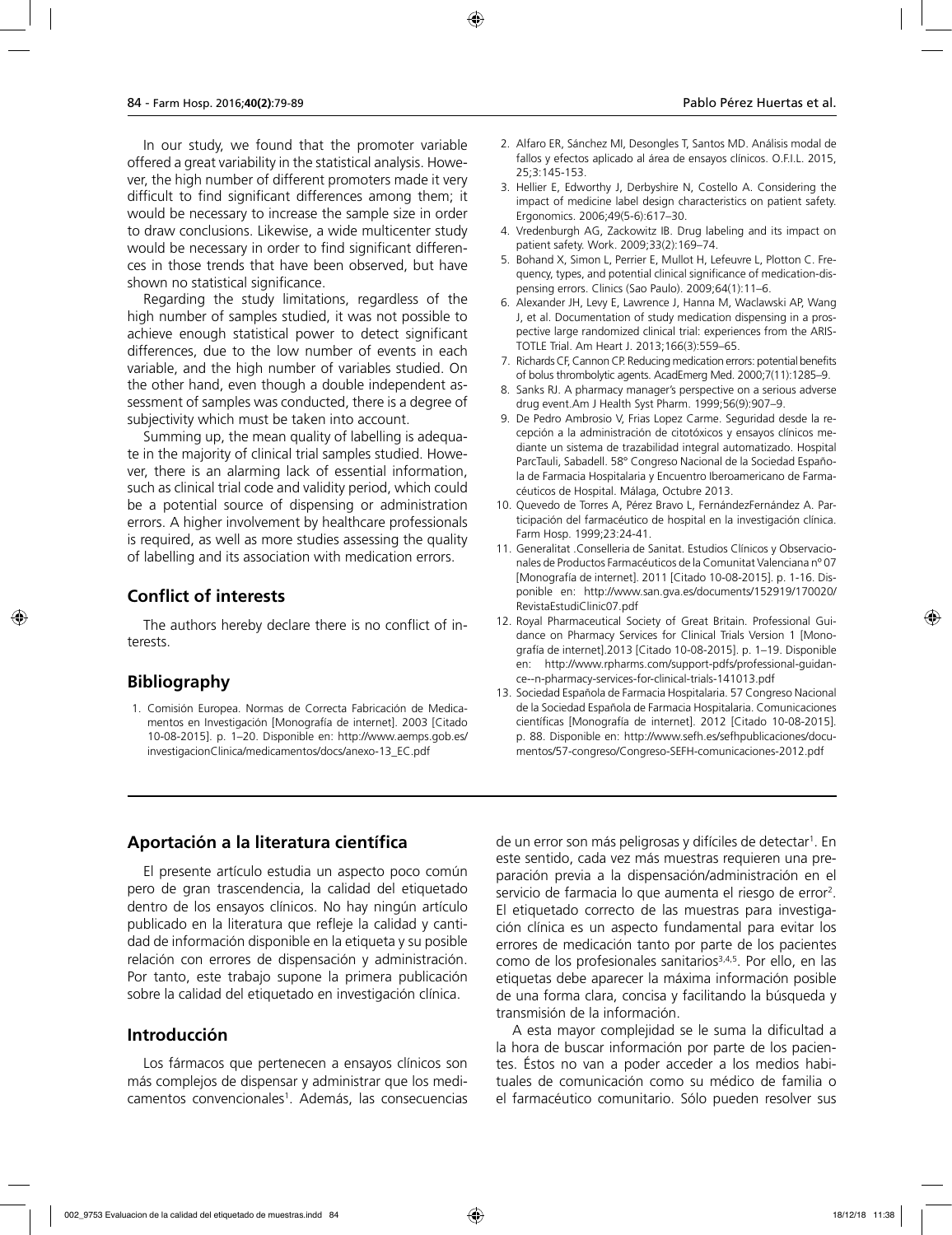dudas si están recogidas en la hoja de información al paciente o contactando con el investigador principal o con la unidad de ensayos clínicos del servicio de farmacia hospitalario donde recogen su medicación. De esta forma, la etiqueta de la propia muestra de ensayo clínico se convierte en la fuente de información inmediata y en algunas ocasiones la única disponible.

Para que un medicamento en investigación clínica pueda llegar a los pacientes debe pedir su aprobación a las agencias reguladoras. Entre toda la información que el laboratorio debe enviar se encuentra una copia de la etiqueta que va a llevar adherida el fármaco<sup>1</sup>. Según el Anexo 13 de la Directiva 2003/94/CE, esta etiqueta debe llevar incluidos hasta once ítems (Tabla 1) para cumplir con la normativa. Sin embargo, en la propia directiva especifica que se puede obviar cualquiera de estos ítems siempre y cuando esté debidamente justificado. Esta afirmación es una puerta abierta para que los laboratorios puedan reducir la información disponible en las etiquetas sin que por ello dejen de cumplir con la normativa. En la Directiva se pone como ejemplo de justificación la gestión mediante un sistema electrónico centralizado de aleatorización (IVRS o IWRS). El IVRS/IWRS es un sistema interactivo de respuesta de voz vía telefónica o por web utilizado para controlar gestiones telemáticas de los ensayos cliínicos, como la gestión de stocks o la aleatorización de pacientes.

Uno de los aspectos que genera un mayor obstáculo tanto para pacientes como para los profesionales sanitarios es el enmascaramiento de los fármacos a estudio<sup>1</sup>. Para identificar correctamente el fármaco en la dispensación es fundamental que la información más importante como es el nombre del medicamento y la dosis esté presente en la portada de la etiqueta, es decir, en la cara más externa de la etiqueta. Estos dos datos destacables pueden verse obviados en un mayor porcentaje en las muestras enmascaradas, haciéndolas más susceptibles a los errores de dispensación.

El objetivo principal de este estudio es evaluar la calidad del etiquetado de muestras para ensayos clínicos entendido como el porcentaje de ítems del Anexo 13 presentes en la etiqueta de la muestra y el porcentaje de muestras con el nombre y la dosis en el exterior del etiquetado. Además nos planteamos analizar como influían las características propias de cada muestra en dicha calidad. Como objetivos secundarios nos planteamos estudiar la relación entre la calidad de la etiqueta y la gestión mediante un sistema IVRS/IWRS y la relación entre el enmascaramiento de muestras y la presencia de nombre y dosis de la muestra en la portada de la etiqueta.

### **Métodos**

Estudio transversal multicéntrico en el que se analizó la calidad del etiquetado de las muestras en investigación clínica de la Unidad de Ensayos Clínicos del Hospital Universitario y Politécnico La Fe y del Hospital La Princesa de Madrid. Se recogieron datos desde el 1 de enero hasta el 31 de enero de 2013 en ambos hospitales. Los criterios de inclusión fueron que el ensayo clínico al que perteneciera estuviera activo y que la muestra estuviera presente en la unidad durante el tiempo del estudio (Figura 1).

Las variables recogidas se clasifican en dos grupos: datos de la muestra y datos de calidad del etiquetado. Los datos de la muestra incluyen: nombre de la muestra, ensayo clínico al que pertenece, promotor, ubicación en el almacén de ensayos clínicos, tipo de presentación (muestra de ensayo clínico o comercial reetiquetada), identificación (por número de kit, número de aleatorización, nombre de paciente o sin identificar), enmascaramiento y si está gestionada a través de un sistema IVRS/ IWRS. Para determinar la calidad del etiquetado, medimos el porcentaje de ítems del Anexo 13 citados en la Directiva 2003/94/CE presentes en cualquier lugar de la

| Item         | Descripción                                                                                                                                     |
|--------------|-------------------------------------------------------------------------------------------------------------------------------------------------|
| a)           | Nombre, dirección y teléfono del promotor, de la organización de investigación por contrato o del investigador                                  |
| b)           | Forma farmacéutica, vía de administración, concentración por unidad de dosificación                                                             |
| $\mathsf{C}$ | Número de lote y/o código para identificar el contenido y la operación de acondicionamiento                                                     |
| d)           | Código de referencia del ensayo que permita identificar al ensayo, el centro de ensayo, investigador, y promotor, si no<br>figura en otro lugar |
| e)           | Número de identificación del sujeto del ensayo/número de tratamiento y si es relevante, número de visita                                        |
| f)           | Nombre del investigador                                                                                                                         |
| q)           | Instrucciones para el uso                                                                                                                       |
| h)           | "Exclusivamente para ensayos clínicos"                                                                                                          |
| i)           | Condiciones de conservación                                                                                                                     |
| j)           | Periodo de validez                                                                                                                              |
| k)           | "Manténgase fuera del alcance de los niños"                                                                                                     |

|  | <b>Tabla 1.</b> Anexo 13 de la Directiva 2003/94/EC <sup>1</sup> |  |
|--|------------------------------------------------------------------|--|
|--|------------------------------------------------------------------|--|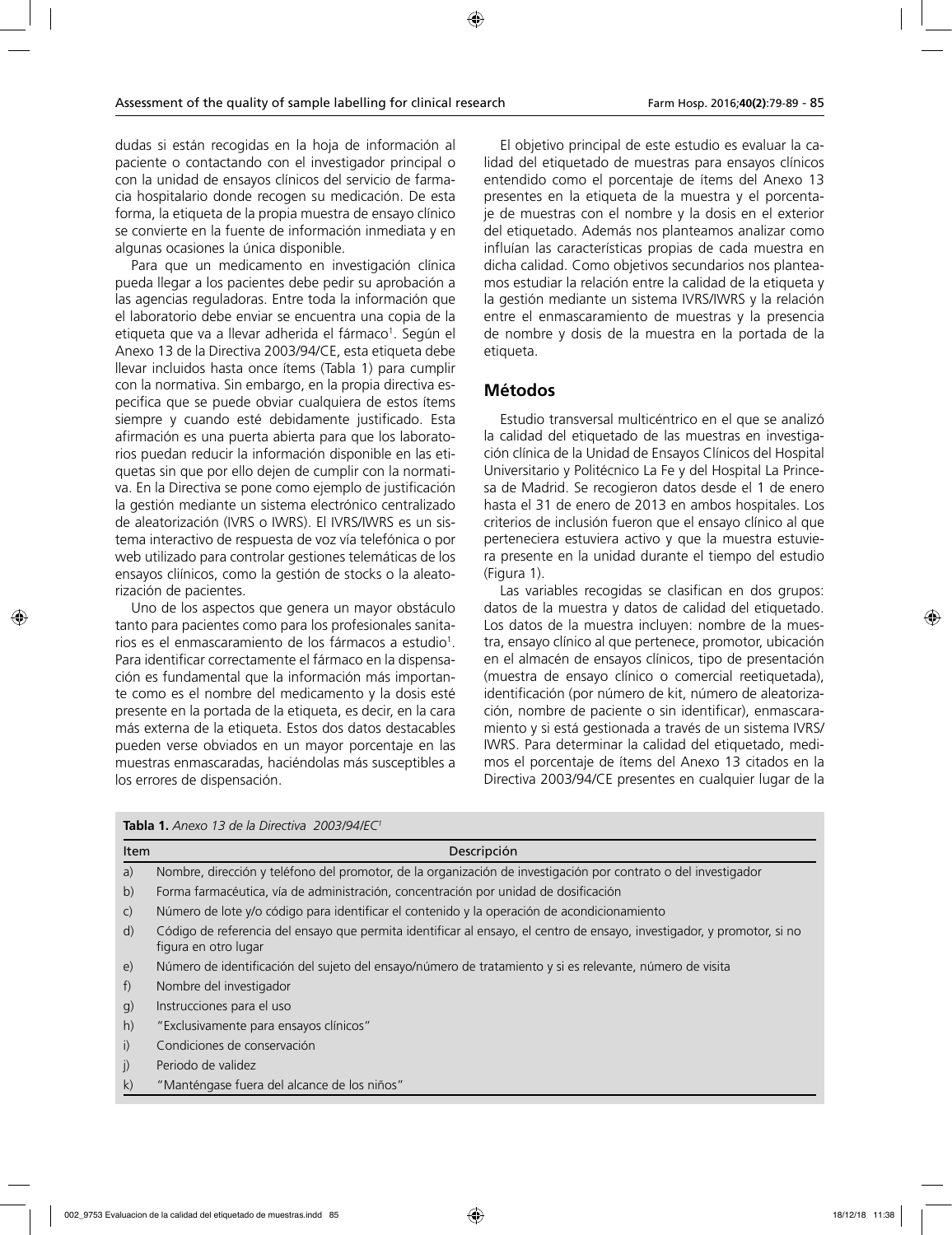etiqueta (Tabla 1). Los ítems compuestos por varios apartados diferentes se evaluaron también por separado.

Por otro lado, se estudió la proporción de estos ítems en el acondicionamiento primario de la muestra, es decir, la parte del envase en contacto directo con el medicamento (blísters, viales, etc.). Se realizó debido a que en algunos casos la dispensación al paciente se realiza tras el fraccionamiento de un envase, mientras que la preparación en farmacia siempre se realiza a partir de este acondicionamiento primario.

Además, se recogió el número de muestras que contenían en la cara más externa de la etiqueta el nombre de la muestra y la dosis. Dado que las muestras comerciales reetiquetadas no se gestionan en su mayoría mediante IVRS/IWRS se decidió excluirlas del análisis de los objetivos secundarios para evitar el falseamiento de los datos.

La recogida de datos de las muestras se realizó por dos evaluadores independientes. Ante una discrepancia la muestra fue reevaluada por un tercero. Ante una discrepancia en la información sobre una misma muestra entre los dos centros se evaluó también por un tercer agente. Se midió la cantidad de discrepancias para muestras similares entre los dos hospitales para medir el grado de subjetividad.

Para la recogida de datos se extrajo del programa EnsayosPK® en el caso de La Fe y el programa oficial de ensayos clínicos en el de La Princesa un listado con las muestras registradas en la unidad y se creó una hoja de recogida de datos. Toda la información se informatizó en una base de datos Access®. El análisis estadístico se llevó a cabo utilizando modelos de regresión logística, siendo la variable dependiente la calidad y las independientes las características de las muestras. Este análisis se realizó mediante el programa R® versión 3.1.2.

### **Resultados**

Se analizaron un total de 503 muestras, 429 del Hospital La Fe y 74 del Hospital de La Princesa, pertenecientes a 220 ensayos clínicos y 94 promotores diferentes. En la Tabla 2 se muestran las características de las muestras a estudio. No se encontraron diferencias estadísticamente significativas (p=0.378) en cuanto a la recogida de datos por los dos centros participantes para muestras similares.

La calidad media del etiquetado, entendido como el porcentaje de ítems del Anexo 13, fue del 91.9%. En la Tabla 3 se detallan los porcentajes obtenidos por apartados. Los ítems a) y b) que no estaban completamente presentes en la etiqueta se evaluaron por separado. De esta manera, al 6.2% de las muestras no presenta el nombre del promotor, al 10.9% le faltaba la dirección del promotor, y al 37.8% les faltaba el teléfono. Respecto a las muestras que no tenía completo el ítem b), al 0.2% les faltaba la forma farmacéutica, al 0.8% la vía de administración y al 0.2% el número de unidades. De las 503 muestras estudiadas un 6.6% no contenía el nombre de la muestra en la cara externa de la etiqueta, mientras que un 9.7% les faltaba la dosis. Además, había un 5.8% de muestras que no contenían ni nombre de la muestra ni la dosis.

Debido a la escasez de casos para algunas variables estudiadas se creó una variable resumen de la calidad, representada por el porcentaje medio de presencia de los 11 ítems del Anexo 13, para medir la influencia de las características de la muestra sobre la calidad del etiquetado. Como se puede observar en la Tabla 4 la presentación de tipo ensayo clínico aumenta la calidad de manera significativa ( $p = 0.049$ ), el enmascaramiento disminuye la calidad ( $p = 0.017$ ), y la identificación por número de kit o por paciente aumentan la calidad de la etiqueta ( $p < 0.001$  y  $p = 0.003$ ). Además se estudió la influencia de estas características de la muestra sobre los ítems del Anexo 13 en las muestras con etiqueta en el acondicionamiento primario (Tabla 5). En este caso, sólo la presentación de tipo ensayo clínico aumenta la calidad del etiquetado con significación estadística. Por otro lado, se estudió el efecto del promotor sobre la calidad de la etiqueta encontrando que es el factor que aporta mayor variabilidad a la calidad.



**Figura 1.** *Diagrama de selección de muestras para el estudio.*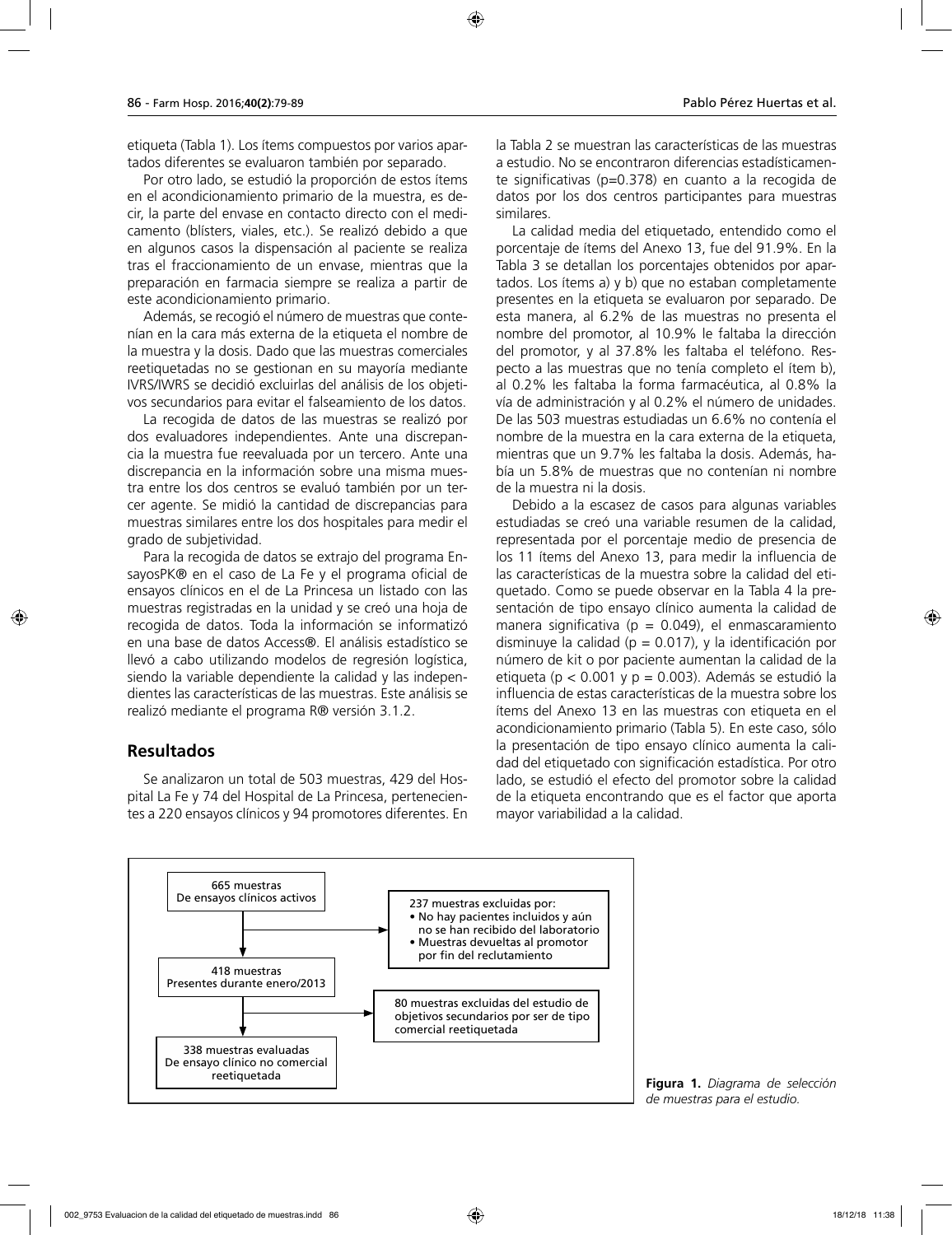**Tabla 2.** *Características de la muestra a estudio*

| Variable        | Categorías                                                                            |
|-----------------|---------------------------------------------------------------------------------------|
| Hospital        | La Fe: 85.29%<br>Princesa: 14.71%                                                     |
| Presentación    | Comercial reetiquetado: 22.86%<br>Ensayo clínico: 77.14%                              |
| Identificación  | Kit: 47, 12%<br>Nº aleatorización: 1.39%<br>Paciente: 0.99%<br>Sin identificar: 50.5% |
| Enmascaramiento | No: 79.13%<br>Sí: 20.87%                                                              |
| <b>IVRS</b>     | No: 44.53%<br>$Si: 55.47\%$                                                           |

| Tabla 3. Calidad del etiquetado por apartado del Anexo |
|--------------------------------------------------------|
| 13 de la Directiva 2003/94/EC <sup>1</sup>             |

| Variable                                        | Valor |
|-------------------------------------------------|-------|
| Acondicionamiento general                       |       |
| a)                                              | 67%   |
| b)                                              | 99%   |
| $\mathsf{C}$                                    | 99.8% |
| d)                                              | 92.6% |
| e)                                              | 91.1% |
| f)                                              | 84.1% |
| g)                                              | 95.4% |
| h)                                              | 97.8% |
| i)                                              | 94.4% |
| j)                                              | 99%   |
| k)                                              | 90.7% |
| Acondicionamiento primario (en caso de haberlo) |       |
| a)                                              | 79.9% |
| b)                                              | 97.1% |
| $\mathsf{C}$                                    | 98.6% |
| d)                                              | 90.7% |
| e)                                              | 85.6% |

El 69.6% de las muestras con presentación de ensayo clínico se gestionaban mediante un sistema IVRS/IWRS. El análisis estadístico mediante regresión logística señala que los ítems b), f), i) y k) están más presentes cuando se gestiona la muestra mediante este sistema con significación estadística. Por el contrario, parece que el nombre y la dosis está menos presente el exterior de la etiqueta en las muestras IVRS/IWRS, aunque solo de manera estadísticamente significativa para la dosis (Tabla 6). Por otro lado, las muestras pertenecientes a ensayos clínicos enmascarados tienen un porcentaje inferior de información, nombre de la muestra y dosis, en la portada de la etiqueta (Tabla 7).

**Tabla 4.** *Calidad etiqueta respecto a las características de la muestra*

| Variable                            | Odds ratio | p-valor |
|-------------------------------------|------------|---------|
| Presentación tipo ensayo<br>clínico | 140        | 0.049   |
| Gestión mediante IVRS/IWRS          | 1.08       | 0.625   |
| Muestra enmascarada                 | 0 69       | 0.017   |
| Identificación                      |            |         |
| - Por número de kit                 | 297        | < 0.001 |
| - Por número de<br>aleatorización   | 1 55       | 0 305   |
| - Por paciente                      | 5.28       | 0.003   |

**Tabla 5.** *Calidad de la etiqueta de acondicionamiento primario respecto a las características de la muestra*

| Variable                            | Odds ratio | p-valor |
|-------------------------------------|------------|---------|
| Presentación tipo ensayo<br>clínico | 447        | 0.001   |
| Gestión mediante IVRS/IWRS          | 0.90       | 0.812   |
| Muestra enmascarada                 | 293        | 0.131   |
| Identificación                      |            |         |
| - Por número de kit                 | 298        | 0.087   |
| - Por número de<br>aleatorización   | 834099     | 0.992   |

#### **Discusión**

Los errores de medicación han sido extensamente estudiados durante los últimos años constatando su importancia en número y repercusión clínica. Sin embargo, los errores asociados a los fármacos en fase experimental no han sido evaluados debido a que al estar más regulados e individualizados se ocasionan en un menor porcentaje. Los pocos estudios publicados revelan que los errores de medicación se producen durante los ensayos clínicos en porcentajes nada despreciables<sup>5</sup>. Incluso hay experiencias donde los errores de medicación llegan a condicionar los resultados de eficacia del ensayo clínico<sup>7</sup> o errores que han ocasionado muertes en los participantes<sup>8</sup>.

En un estudio reciente se realizó un análisis modal de fallos y errores (AMFE) en el área de ensayos clínicos donde se observó que los procesos con mayor riesgo de error eran la dispensación y la preparación de las muestras<sup>2</sup>. Para evitar errores en la preparación de muestras citostáticas de ensayo clínico se han utilizado sistemas integrales de trazabilidad automatizado desde la unidad de ensayos clínicos hasta la administración<sup>9</sup>.

La labor de análisis del etiquetado es una competencia exclusiva de las agencias reguladoras previa a la distribución de los medicamentos experimentales. Los profesionales sanitarios tenemos la obligación de corro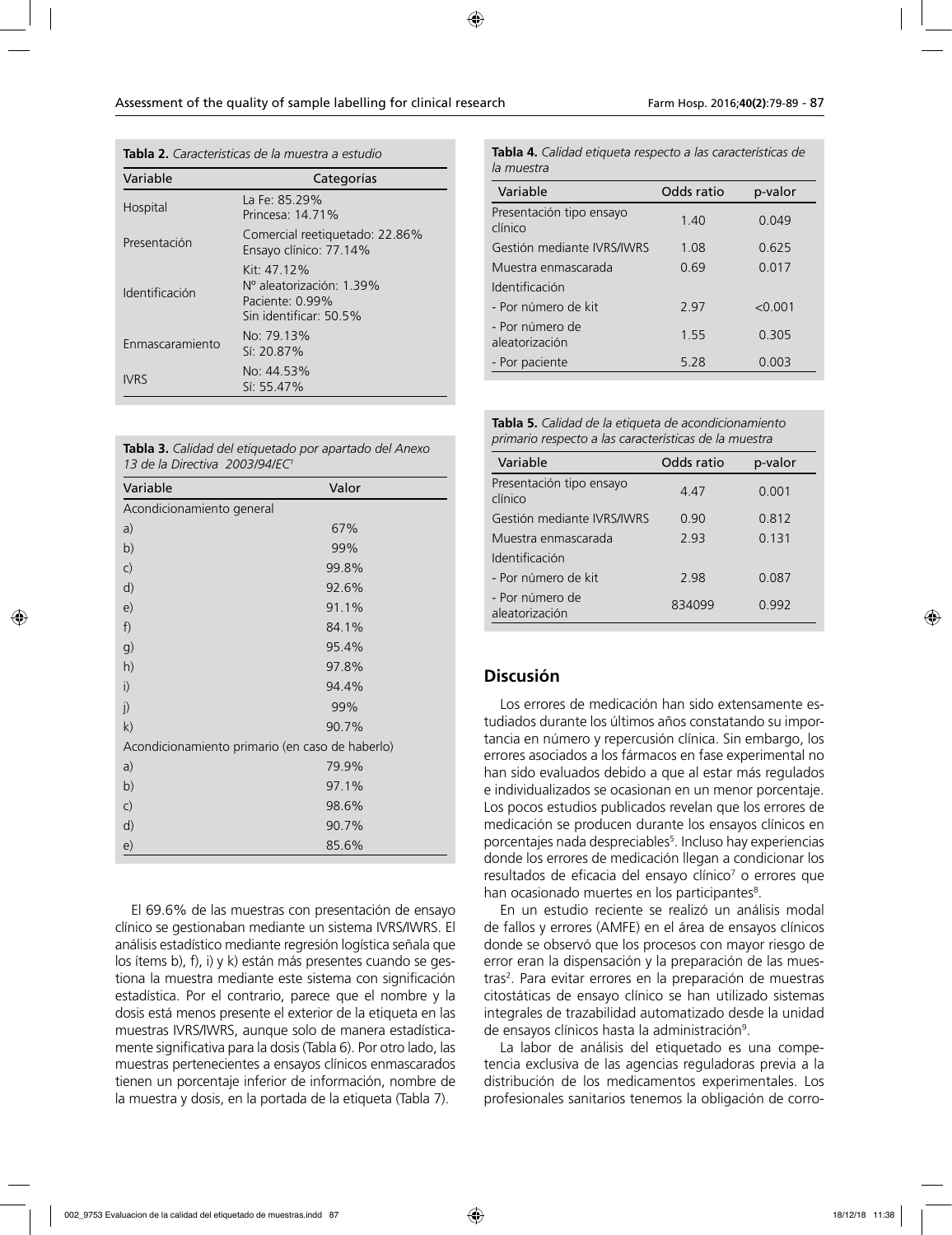borar el cumplimiento de la normativa y asegurar que la etiqueta contiene una cantidad y calidad de información suficiente para reducir al mínimo los errores en la dispensación y administración de estos medicamentos<sup>10,11</sup>. De acuerdo con la Royal Pharmaceutical Society británica<sup>12</sup>, los servicios de farmacia hospitalaria debe asegurar que la muestra en investigación tenga la suficiente calidad antes de realizar la primera dispensación. Por lo tanto, es obligación de todos los profesionales sanitarios involucrados en ensayos clínicos comunicar a las agencias reguladoras cualquier etiquetado de mala calidad aunque ésta cumpla con la normativa vigente.

Aunque la calidad media de todas las muestras estudiadas haya resultado alta, con porcentajes mayores al 90% en casi todas las variables, sorprende la ausencia en algunas muestras de información esencial para cualquier medicamento. Por ejemplo, el 7.4% de las muestras no contenía el código del ensayo o contenía varios códigos

| <b>Tabla 6.</b> Influencia de la gestión mediante IVRS/IWRS en<br>la calidad del etiquetado |            |         |  |  |  |
|---------------------------------------------------------------------------------------------|------------|---------|--|--|--|
| Variable                                                                                    | Odds ratio | p-valor |  |  |  |
| Acondicionamiento general                                                                   |            |         |  |  |  |
| a)                                                                                          | 1.23       | 0.386   |  |  |  |
| b)                                                                                          | 21.26      | 0.041   |  |  |  |
| $\mathsf{C}$                                                                                | 6.89       | 0.239   |  |  |  |
| d)                                                                                          | 0.41       | 0.168   |  |  |  |
| e)                                                                                          | 1.82       | 0.243   |  |  |  |
| f)                                                                                          | 2.86       | 0.002   |  |  |  |
| g)                                                                                          | 1.95       | 0.279   |  |  |  |
| h)                                                                                          | 2.29       | 0.681   |  |  |  |
| i)                                                                                          | 4.76       | 0.029   |  |  |  |
| j)                                                                                          | 0.57       | 0.615   |  |  |  |
| k)                                                                                          | 2.53       | 0.007   |  |  |  |
| Acondicionamiento primario (en caso de haberlo)                                             |            |         |  |  |  |
| a)                                                                                          | 3.06       | 0.032   |  |  |  |
| b)                                                                                          | 1.84       | 0.553   |  |  |  |
| $\mathsf{C}$                                                                                | 1.79       | 0.777   |  |  |  |
| d)                                                                                          | 0.90       | 0.926   |  |  |  |
| e)                                                                                          | 0.70       | 0.679   |  |  |  |
| Información en la portada de la etiqueta                                                    |            |         |  |  |  |
| Nombre de la muestra                                                                        | 0.64       | 0.326   |  |  |  |
| Dosis de la muestra                                                                         | 0.38       | 0.021   |  |  |  |

diferentes, facilitando la confusión del personal sanitario encargado de dispensar muestras similares de ensayos diferentes. El 5.6% no especificaba las condiciones en las que debe conservarse el fármaco, dando lugar a que el paciente en casa no tenga la certeza de si debe guardar el medicamento en nevera o a temperatura ambiente. Además, el 1% no contenía algo tan básico y necesario para asegurar la eficacia y seguridad de un fármaco como la fecha de caducidad. Pese a que la ausencia de estos ítems sea minoritaria constituye una importante fuente de errores que pueden alcanzar al paciente.

La gestión mediante IVRS/IWRS es una de las excepciones por la cual los laboratorios están exentos de facilitar toda la información recogida en el Anexo 13 por lo que a priori teníamos la hipótesis de que la calidad de estas etiquetas sería menor. Por el contrario, estas etiquetas presentan una mayor calidad media en términos estadísticos. No obstante, se puede observar una tendencia que no llega a ser significativa estadísticamente hacia la ausencia de los ítems más importantes: código del ensayo clínico y período de validez. Sí que parece haber una clara relación negativa estadísticamente significativa entre la gestión mediante IVRS/IWRS y la cantidad de información en la portada de la etiqueta. En otro sentido, hemos demostrado que la portada de las etiquetas de muestras enmascaradas tiene una menor calidad. Este hecho puede suponer una mayor probabilidad de errores en la dispensación por lo que se deberían implantar medidas para evitarlos, como separar físicamente muestras enmascaradas de dosis diferentes.

No hay artículos similares publicados que evalúen la calidad del etiquetado de muestras en investigación clínica. En una comunicación a un congreso de Rabuñal<sup>13</sup> estudiaron la adaptación de la información del etiquetado de las muestras para ensayo clínico a la normativa vigente. Obtuvieron porcentajes muy similares a los nuestros en los 11 ítems del Anexo 13 en las 204 muestras que evaluaron.

En nuestro estudio encontramos que la variable promotor aporta una gran variabilidad en el análisis estadístico. Sin embargo, el elevado número de promotores diferentes hace que resulte muy complicado encontrar diferencias significativas entre ellos, haría falta aumentar el tamaño muestral para poder sacar conclusiones. De la misma forma, sería necesario un amplio estudio multicéntrico para poder encontrar diferencias significativas en aquellas tendencias que se han observado pero que no llegan a mostrar significación estadística.

|  |  |  | <b>Tabla 7.</b> Influencia del enmascaramiento en la calidad del etiguetado |  |  |  |  |
|--|--|--|-----------------------------------------------------------------------------|--|--|--|--|
|--|--|--|-----------------------------------------------------------------------------|--|--|--|--|

|                   | No enmascarado | Enmascarado | Odds ratio | p-valor |
|-------------------|----------------|-------------|------------|---------|
| Nombre en portada | 97%            | 80%         | 0.12       | < 0.001 |
| Dosis en portada  | 93%            | 78%         | 0.25       | <0.001  |